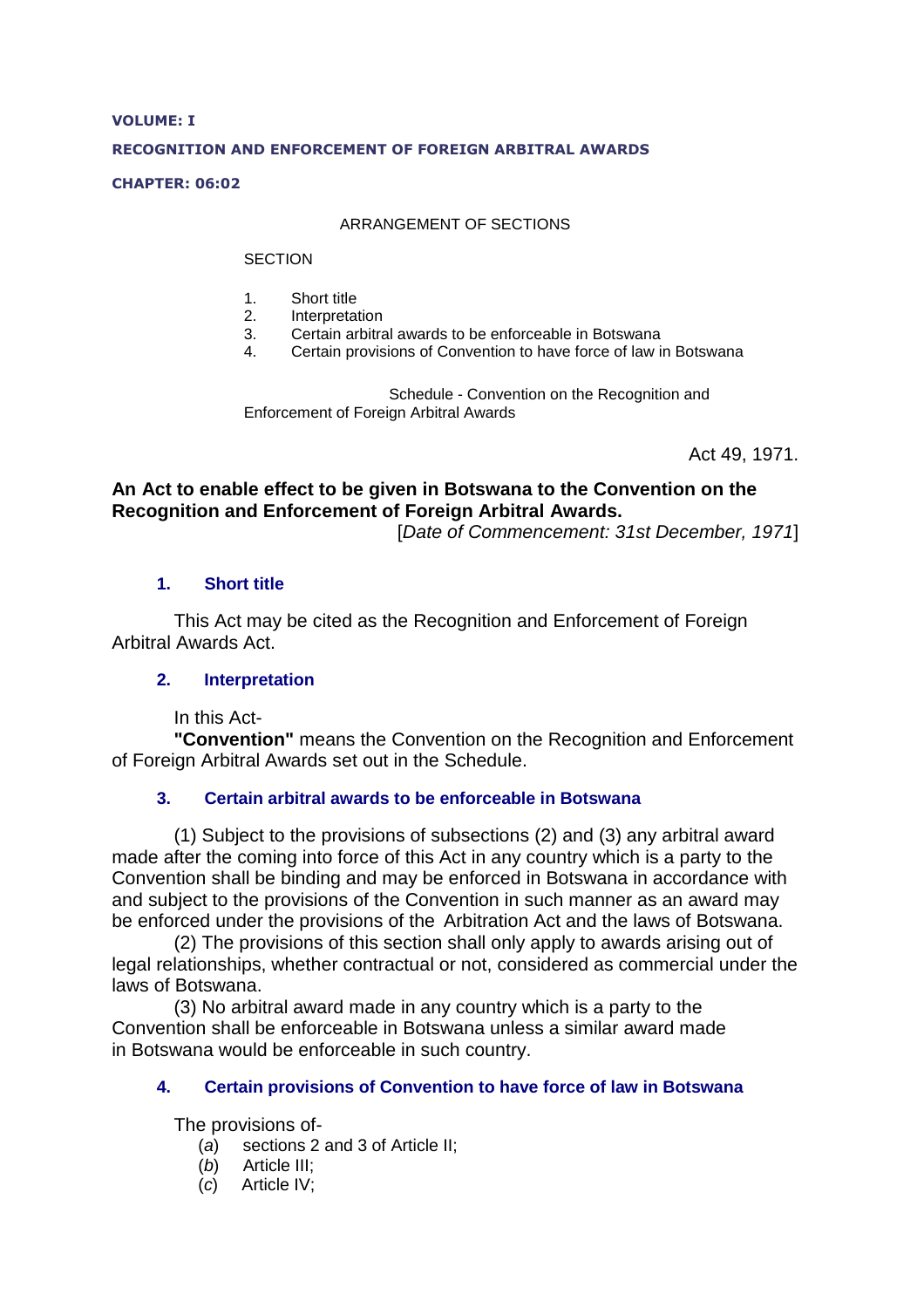(d) Article V; and

(e) Article VI,

of the Convention shall have the force of law in Botswana.

# **SCHEDULE**

#### **CONVENTION ON THE RECOGNITION AND ENFORCEMENT OF FOREIGN ARBITRAL AWARDS**

#### **ARTICLE I**

**1.** This Convention shall apply to the recognition and enforcement of arbitral awards made in the territory of a State other than the State where the recognition and enforcement of such awards are sought, and arising out of differences between persons, whether physical or legal. It shall also apply to arbitral awards not considered as domestic awards in the State where their recognition and enforcement are sought.

**2.** The term "arbitral awards" shall include not only awards made by arbitrators appointed for each case but also those made by permanent arbitral bodies to which the parties have submitted. **3.** When signing, ratifying or acceding to this Convention, or notifying extension under Article X hereof, any State may on the basis of reciprocity declare that it will apply the Convention to the recognition and enforcement of awards made only in the territory of another Contracting State. It may also declare that it will apply the Convention only to differences arising out of legal relationships, whether contractual or not, which are considered as commercial under the national law of the State making such declaration.

# **ARTICLE II**

**1.** Each Contracting State shall recognize an agreement in writing under which the parties undertake to submit to arbitration all or any differences which have arisen or which may arise between them in respect of a defined legal relationship, whether contractual or not, concerning a subject matter capable of settlement by arbitration.

**2.** The term "agreement in writing" shall include an arbitral clause in a contract or an arbitration agreement, signed by the parties or contained in an exchange of letters or telegrams. **3.** The court of a Contracting State, when seized of an action in a matter in respect of which the parties have made an agreement within the meaning of this article, shall, at the request of one of the parties, refer the parties to arbitration, unless it finds that the said agreement is null and void, inoperative or incapable of being performed.

#### **ARTICLE III**

 Each Contracting State shall recognize arbitral awards as binding and enforce them in accordance with the rules of procedure of the territory where the award is relied upon, under the conditions laid down in the following Articles. There shall not be imposed substantially more onerous conditions or higher fees or charges on the recognition or enforcement of arbitral awards to which this Convention applies than are imposed on the recognition or enforcement of domestic arbitral awards.

#### **ARTICLE IV**

**1.** To obtain the recognition and enforcement mentioned in the preceding Article, the party applying for recognition and enforcement shall, at the time of the application, supply-

- (a) the duly authenticated original award or a duly certified copy thereof;
- (b) the original agreement referred to in Article II or a duly certified copy thereof.

**2.** If the said award or agreement is not made in an official language of the country in which the award is relied upon, the party applying for recognition and enforcement of the award shall produce a translation of these documents into such language. The translation shall be certified by an official or sworn translator or by a diplomatic or consular agent.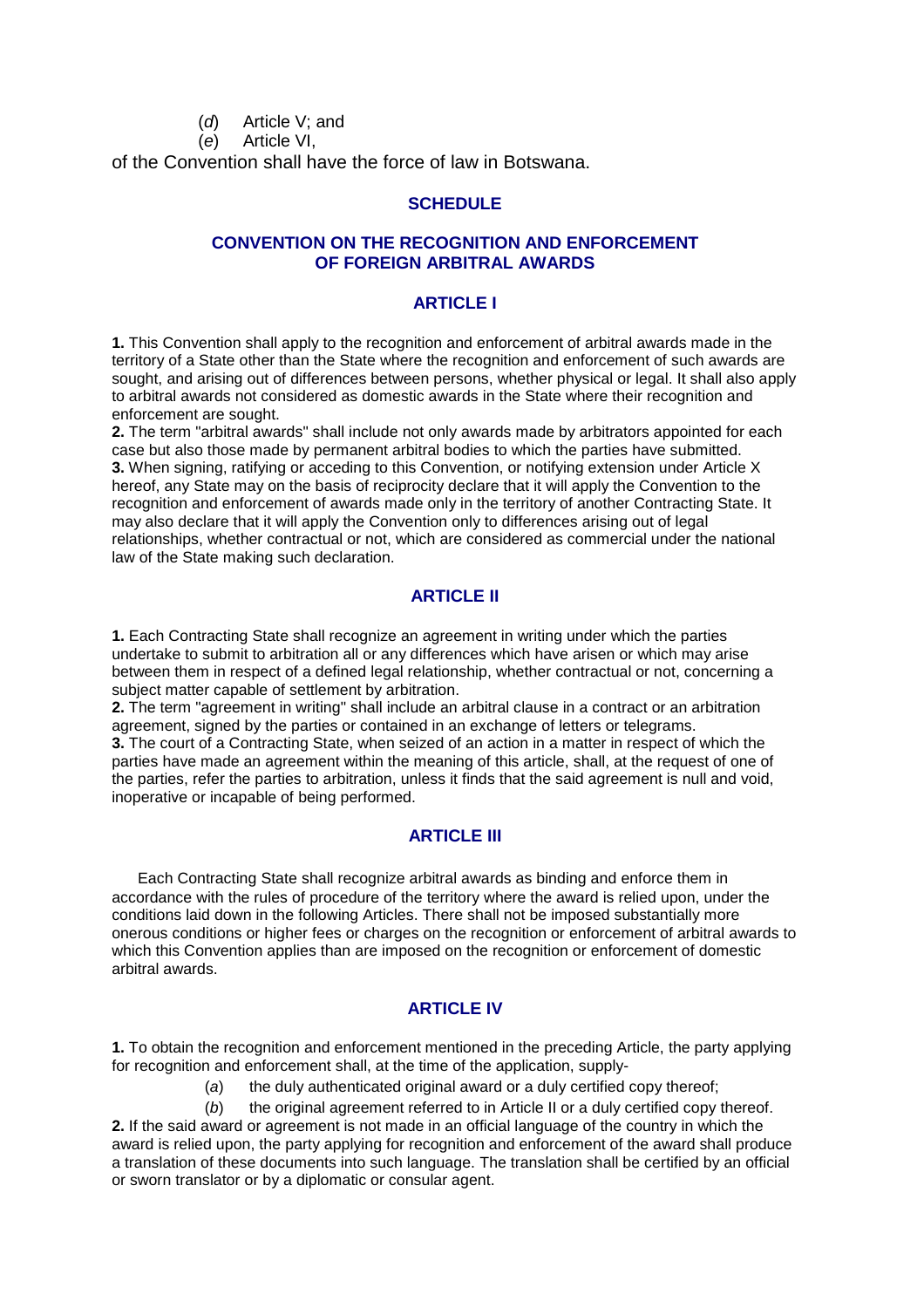#### **ARTICLE V**

**1.** Recognition and enforcement of the award may be refused, at the request of the party against whom it is invoked, only if that party furnishes to the competent authority where the recognition and enforcement is sought, proof that-

 (a) the parties to the agreement referred to in Article II were, under the law applicable to them, under some incapacity, or the said agreement is not valid under the law to which the parties have subjected it or, failing any indication thereon, under the law of the country where the award was made; or

 (b) the party against whom the award is invoked was not given proper notice of the appointment of the arbitrator or of the arbitration proceedings or was otherwise unable to present his case; or

 (c) the award deals with a difference not contemplated by or not falling within the terms of the submission to arbitration, or it contains decisions on matters beyond the scope of the submission to arbitration, provided that, if the decisions on matters submitted to arbitration can be separated from those not so submitted, that part of the award which contains decisions on matters submitted to arbitration may be recognized and enforced; or

(d) the composition of the arbitral authority or the arbitral procedure was not in accordance with the agreement of the parties, or, failing such agreement, was not in accordance with the law of the country where the arbitration took place; or

 (e) the award has not yet become binding on the parties, or has been set aside or suspended by a competent authority of the country in which, or under the law of which, that award was made.

**2.** Recognition and enforcement of an arbitral award may also be refused if the competent authority in the country where recognition and enforcement is sought finds that-

 (a) the subject matter of the difference is not capable of settlement by arbitration under the law of that country; or

 (b) the recognition or enforcement of the award would be contrary to the public policy of that country.

#### **ARTICLE VI**

 If an application for the setting aside or suspension of the award has been made to a competent authority referred to in Article  $V(1)(e)$ , the authority before which the award is sought to be relied upon may, if it considers it proper, adjourn the decision on the enforcement of the award and may also, on the application of the party claiming enforcement of the award, order the other party to give suitable security.

### **ARTICLE VII**

**1.** The provisions of the present Convention shall not affect the validity of multilateral or bilateral agreements concerning the recognition and enforcement of arbitral awards entered into by the Contracting States nor deprive any interested party of any right he may have to avail himself of an arbitral award in the manner and to the extent allowed by the law or the treaties of the country where such award is sought to be relied upon.

**2.** The Geneva Protocol on Arbitration Clauses of 1923 and the Geneva Convention on the Execution of Foreign Arbitral Awards of 1927 shall cease to have effect between Contracting States on their becoming bound and to the extent that they become bound, by this Convention.

#### **ARTICLE VIII**

**1.** This Convention shall be open until 31st December, 1958 for signature on behalf of any member of the United Nations and also on behalf of any other State which is or hereafter becomes a member of any specialized agency of the United Nations, or which is or hereafter becomes a party to the Statute of the International Court of Justice, or any other State to which an invitation has been addressed by the General Assembly of the United Nations.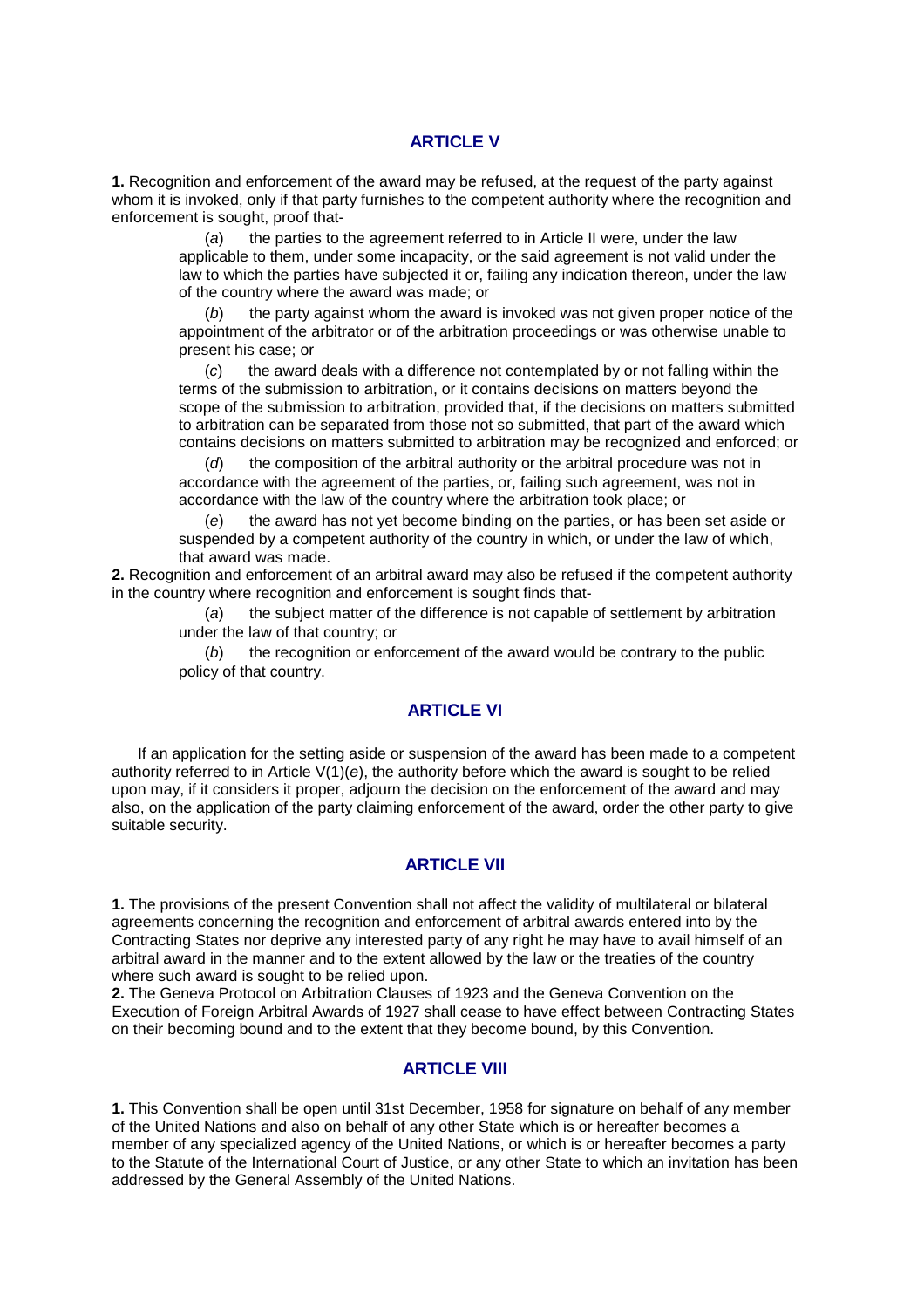**2.** This Convention shall be ratified and the instruments of ratification shall be deposited with the Secretary-General of the United Nations.

#### **ARTICLE IX**

**1.** This Convention shall be open for accession to all States referred to in Article VIII. **2.** Accession shall be effected by the deposit of an instrument of accession with the Secretary-General of the United Nations.

#### **ARTICLE X**

**1.** Any State may, at the time of signature, ratification or accession, declare that this Convention shall extend to all or any of the territories for the international relations of which it is responsible. Such a declaration shall take effect when the Convention enters into force for the State concerned. **2.** At any time thereafter any such extension shall be made by notification addressed to the Secretary-General of the United Nations and shall take effect as from the ninetieth day after the day of receipt by the Secretary-General of the United Nations of this notification, or as from the date of entry into force of the Convention for the State concerned, whichever is the later. **3.** With respect to those territories to which this Convention is not extended at the time of signature, ratification or accession, each State concerned shall consider the possibility of taking the necessary steps in order to extend the application of this Convention to such territories, subject, where necessary for constitutional reasons, to the consent of the Governments of such territories.

#### **ARTICLE XI**

In the case of a federal or non-unitary State, the following provisions shall apply-

with respect to those Articles of this Convention that come within the legislative jurisdiction of the federal authority, the obligations of the federal Government shall to this extent be the same as those of Contracting States which are not federal States;

 (b) with respect to those Articles of this Convention that come within the legislative jurisdiction of constituent States or provinces which are not, under the constitutional system of the federation, bound to take legislative action, the federal Government shall bring such articles with a favourable recommendation to the notice of the appropriate authorities of constituent States or provinces at the earliest possible moment;

 (c) a federal State party to this Convention shall, at the request of any other Contracting State transmitted through the Secretary-General of the United Nations, supply a statement of the law and practice of the federation and its constituent units in regard to any particular provision of this Convention, showing the extent to which effect has been given to that provision by legislative or other action.

#### **ARTICLE XII**

**1.** This Convention shall come into force on the ninetieth day following the date of deposit of the third instrument of ratification or accession.

**2.** For each State ratifying or acceding to this Convention after the deposit of the third instrument of ratification or accession, this Convention shall enter into force on the ninetieth day after deposit by such State of its instrument of ratification or accession.

#### **ARTICLE XIII**

**1.** Any Contracting State may denounce this Convention by a written notification to the Secretary-General of the United Nations. Denunciation shall take effect one year after the date of receipt of the notification by the Secretary-General.

**2.** Any State which has made a declaration or notification under Article X may, at any time thereafter, by notification to the Secretary-General of the United Nations, declare that this Convention shall cease to extend to the territory concerned one year after the date of the receipt of the notification by the Secretary-General.